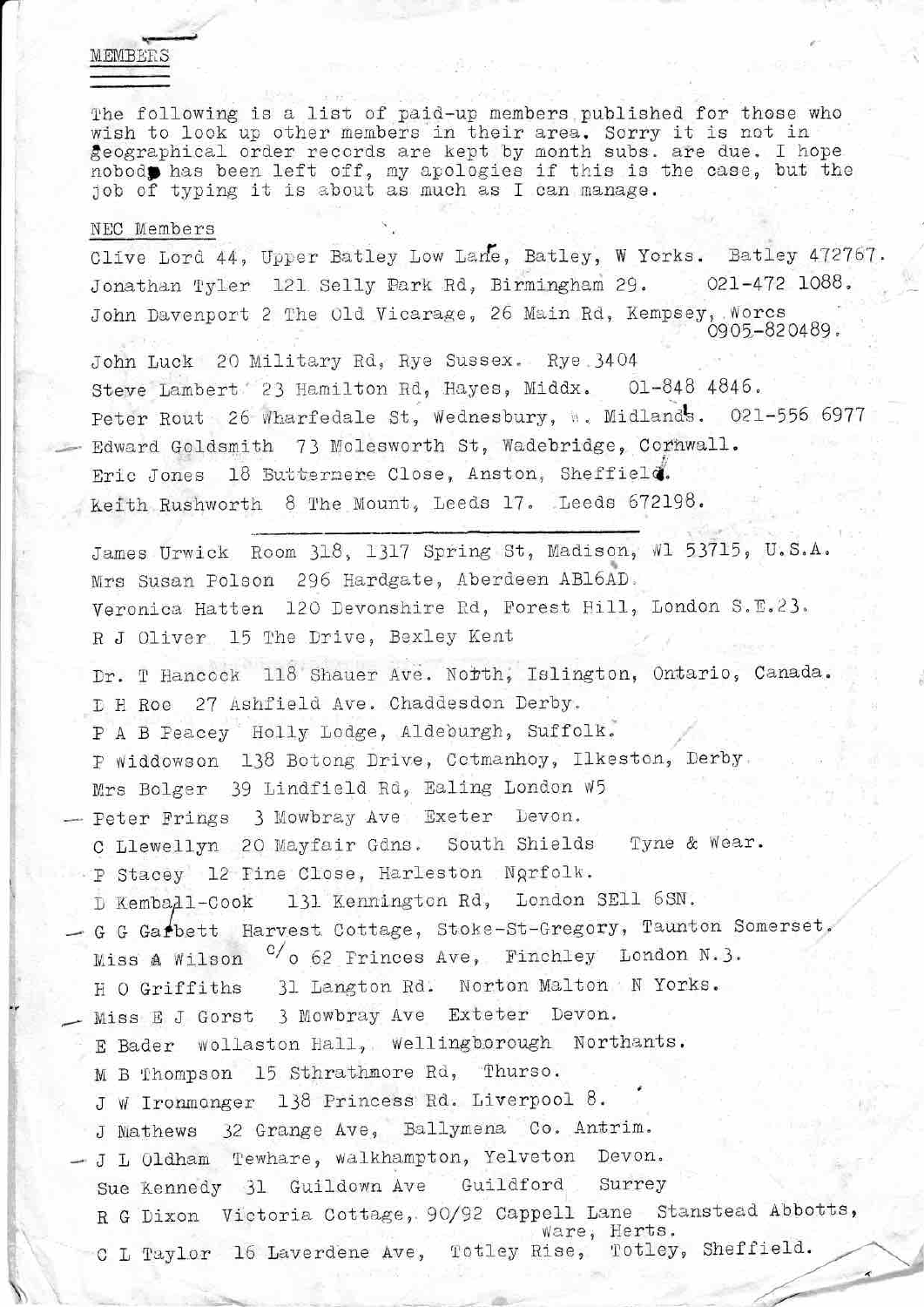"- J Blatchford 6 Burnaby Rd, Alum Chine, Bournemouth, Dorset. - Mr & Mrs Sheppard 11 Stratford Close, Whitchurch Bristol. Ruth & David Corry 'Hulen', Becca, Aberford, Leeds - Mr & Mrs Whittaker, Rhyll Manor, Dulverton Somerset. G W Marrable 5a Allenby Rd. Forest Hill . London SE23. G N Syer 30 Mount Park Rd, Ealing London W 5.<br>R J F Collins 7 Bourne Rd, Virginia Water, Surrey. J N S Luck 20 Military Road, Rye, Sussex. Francoise Berger 60 Lower Vicarage Rd, Kennington, Ashford, Kent. Tim Stevens 1 Spenser Rd, Aylesbury Bucks.<br>E B Johnston Greengates, 16 Wordsworth Rd, Harpenden Herts.<br>Hon. J E porritt 57 Hamilton Terr. London N W 8.<br>Dr D C Darnborough 33 West End Rise Horsforth Leeds. R Crawshaw Caldecote Hillfield Lave South, Bushey Heath, Herts. A J Metcalfe, 193 Araglen Ave, South Ockenden Essex.<br>
C R Tabiner 54 Ryddings St, Oswaldtwistle, Hyndburn, Lancs.<br>
- D P Grimes 51 Kipling Ave Bath Avon.<br>
- B C Woods 5 Marina Gardens, Weymouth Dorset. D G A Mytton UNiversity of Easr Anglia, Norwich Martin Towers Avondale, Ols Hexthorpe, Hexthorpe, Doncaster. G A Cooper 9 Albion Square, Hackney London E 8.<br>Miss H M Blewitt 46b Addison Gdns. London W 14. Mx Mr C Chatfield "Wernfa", Fencarreg, Llanybyther, & Dyfed, Wales. Leslie Spoor 55 Clermiston Rd, Edinburgh. Mrs G Lejeune 21 Verdayne Gdns, Warlingham Surrey.<br>Keith & Crim Rushworth 8 The Mount Leeds 17. Frank Sanderson 46 Highfield Rd, Ormskirk, Lancs. P F Papworth 47 Lonsdale Rd, Stevenage, Herts.<br>Miss C M Reed 33 Ludlow Rd, Earlsdon Coventry. A J & S Sturgeon 26, Allanson Rd, Colwyn Bay, Walex Clywd. T & T Lawrence 111 Huthwaite Md. Sutton-in Ashfield, Notts. D A Smart 5 Roseway, London SE21. Francesco Barresi 221 Fairview Rd. Stevenage, Herts D A Purvis, Personal, Fembridge Hall, 17 Pembridge Square, London W 2.<br>Joan Price / Plat 2, Lighthouse, Bridge St, Leominster. Worcs.<br>& A J Watts 1 Marine Place, Ferry Hill, Aberdeen. Dean Wayland 4 Yarmouth Rd, Stevenage. Liz Vann Pendle College, University of Lancaster. Steve Waldenberg 39 winding Way, Leeds 17. A W Boehm 5 Albert Square, London Sx9x SW8. J M widmer Kiln Farm House, Kiln Lane, Benhall, Saxmundham, Suffolk. Mrs E R G Creighton Orchard House, Farringdon, Stanford-on-the-Vale Oxford F J M Hancock Domboshawa Training Centre, Frivate Bag 6201, Borrowdale, Salisbury, Rhodesia, J M Riley F3/1.2 James Baile Flats, North Hill Rd, Leeds 6 C Smith 85 Plaistow Lane, Bromley, Kent. R N Allan Hillcroft, Tree Grds, Brompton Cumbria. L Rampton 28 Shackleford Rd. 01d Woking, Surrey.<br>-D W Abrahams 143 Totnes Rd. Paignton Devon.<br>Janet Barber World Wild Life Fund, 29 Greville St. London ECl A D Street 73 waldingfield Rd. Sudbury, Suffolk.<br>A D Lawrence & 5 The Square, Farnley, Otley, West Yorks. I R Peasley The Meadows, Marytavy, Tavistock, Devon. Miss F A Edwards, 25 Ashenden Rd, Guilfford Surrey. Mr B wells 47 west Ave, wallington, Surrey.<br>
C Stewart, Coney Island, Ardglass, Co. Down, Ireland.<br>
Neil Fawson, 50 Boyce St. Sheffield,<br>
I U Isbey 30 Parliament Cr. Farliament Hill London N W 3. S L Greenfield 24 The Mall, Clifton, Bristol.<br>Flt. Lt. E R Buttle (1TD) Morley Hall, Wymondham, Norfolk. Miss B Lawrence 16 Addison Way, London NW11.<br>Wr K Meek School House, Great Strickland, Penrith, Cumbria. R E Latter Fenrhin, Goodwick, Dyfed, Pembs.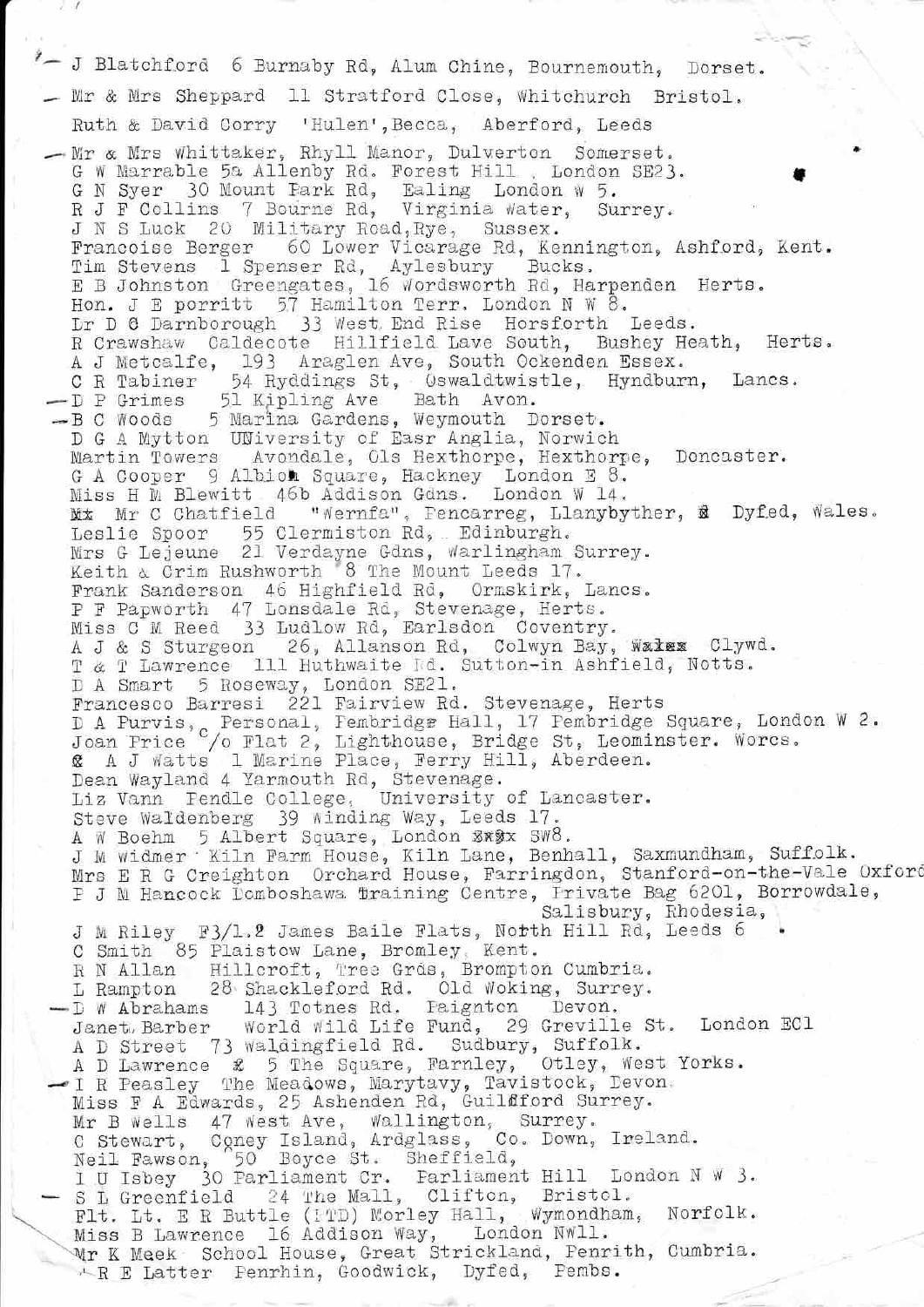Mr & Mrs M N J Leonard Gatehouse, East Hoathly, Sussex. Mr & Mrs J R Fowler 106 Farson Cross Rd, Birley Carr, Sheffield 6 w and H M Vernon 29 Churchfields Rd, Beckenham Kent. N and A Parsons Burrington House, Burrington, Ludlow, Shropshire Neil S Chantrell 3 Lindin Ave, Grapenhall, Warrington, Cheshire. - Hilary M Philips Monkswell House, Horrabridge, Yelverton, S Devon J L Duff 11 Brookthorpe Lrive, Stonegate, willenhall, West Midlands. Martin warren 6 Euston St, Huntingdon, Cambs. Allan C Fettie, 15 Clydeshore Rd, Lumbarton. I Mutton 1 Albert St, Rosyth, Dunfermline. Miss H U Peasley, 9 Mansell Road East, Millbrook, Southampton. G Masters, 31 woodcrest Rd, Darlington, Co Durham. - Hugh Dowson, 1 Oakley, Claverton Lown, Bath.<br>Roger Stanley, 10 Tanner House, Fincot Rd, Merton London SW19 Dr N B Thomas, Bran-y-Garn, Station St, Maesteg, Mid Glam. John Sugden 273 Moorhouse Rd, Hull XXX I Needham 11a Matlock Rd, Norwich. Mr R J Elliot, Wayside Cottage, The Avenue, Ascot, Berks<br>Dr D R wordal 153 Harlaxton Drive, Nottingham.<br>Daniel Scharf, 40 Steventon Rd, Drayton, Abingdon, Oxfordshire. N P W Sitwell, wildlife Magazine, 243 Kings Rd, London SW3 L I wilson, Westfield College, Kidderpore Ave, Hampstead, London NW3<br>F A Young 13 Wyatt Park Rd, London SW2 Mr A Wellstead, 315 Knighton Lane East, Leicester. A J Taylor, Stonewells, Urquhart, Elgin, Moary, Scotland.<br>A P Bowsher, 12 Botfield Close, Aldbrighton, Wolverhampton.<br>- D R Taylor, Marley House, Winfrith Newburgh, Dorchester, Dorset.<br>- G C Maton, Orchard Leigh, Compton D Mr R H G O'Reilly, Springfield House, Fost Office Lane, Kempsey, Words.<br>John R Bermingham, 601 Franklin St, Denver, Colorado, 80218 USA.<br>Miss F A Long, 21 Kenwood Gdns, Gantshill, Ilford Essex. Miss C M Radcliffs 9 Medle Rise, Shrewsbury, Salop. J J daniel, 20 Malthouse Close, Sompting, Lancing, Sussex. - Mrs G E Aitchison, The Crown Inn, Axbridge, Somerset.<br>D Barrett, 73 Fir Grove Rd, Freemantle, Southampton. Miss E P Dawson, Cobble Cottage, Itteringham Common, M Norwich.<br>C Atkinson The Bungalow, Harraby Grove, Carlisle, Cumbria. C J Cope, Penarth, Merry Lees Lane, Thornton, Leics. - David Coombes, 10 Seymour Rd, Bishopston, Bristol.<br>D Bridges, 30 Bentley Lane, Sheffield.<br>G w Morgan-Grenville, Henbant Fach, Llanbedr, Crickhowell, Powys. P and M Hogan 26 Urban Rd, Leiston Suffolk. I F & V U Kruys, Rhosfarled Rach, Brynberian, Crymych, Dyfed. S Ellis 22 Cherry Orchard Est, Higham - on-the-Hill, Nuneaton, Warwick. C R Dickman 24 Priestfield Rd, Forest Hill, London SE23.<br>Miss L Laurie, 5 Mountbatte Ave, Heburn, Tyne and Wear.<br>1 Bachhouse 4 Ballantine Grove, Liverpool 13. Helen E Young, 105 Piries Lane, woodhatch, Reigate, Surrey. R J Miles, 22a Hallow Lane, Hayling Island, Hants. A wilson Coastal Highway 60, RD1, Upper Montere, Nelson New Zealand. Mr A C Stevenson, 36 Macclesfield Rd, South Norwood, London SE25.<br>Peter B Gunn 75 SirLewis St, kings Lynn, Norfolk. Robert and Ann Tindall Cottage No. 3, Linton Spring Farm, wetherby, York Mrs A Taylor 28 Vicarage Rd, Birmingham B33 8PH. - Mrs I Chippindale, 1 Kereral Gardens, Seaton, Torpoint, Cornwall. A M Moseley-Williams, Little Snapes, Storrington Rd, Thakeham, Sussex. S J Roberts, 145 Arrowe Rd, Greasby, Wirral, Cheshire. G Parker 11 St. Martins, Hincley, Leics. - Cuin Hunt 10 Oakfield Grove, Clifton, Bristol. R N whalley, Cwm Oergwm, Llanfrynach, Brecon, Powys. R F Allen, 30 Chequers rd, Chorlton-cum-Hardy, Manchester. w Lamb 55 Nevett St, Preston, Lancs. Linda Shelley xx 22 Adomar Rd, Lagenham, Essex. Alan Kirby 8a Heath St, Hampstead. London Nw3. - P w Davies, 691 Budeshead Rd, Crownhill, Plymouth.